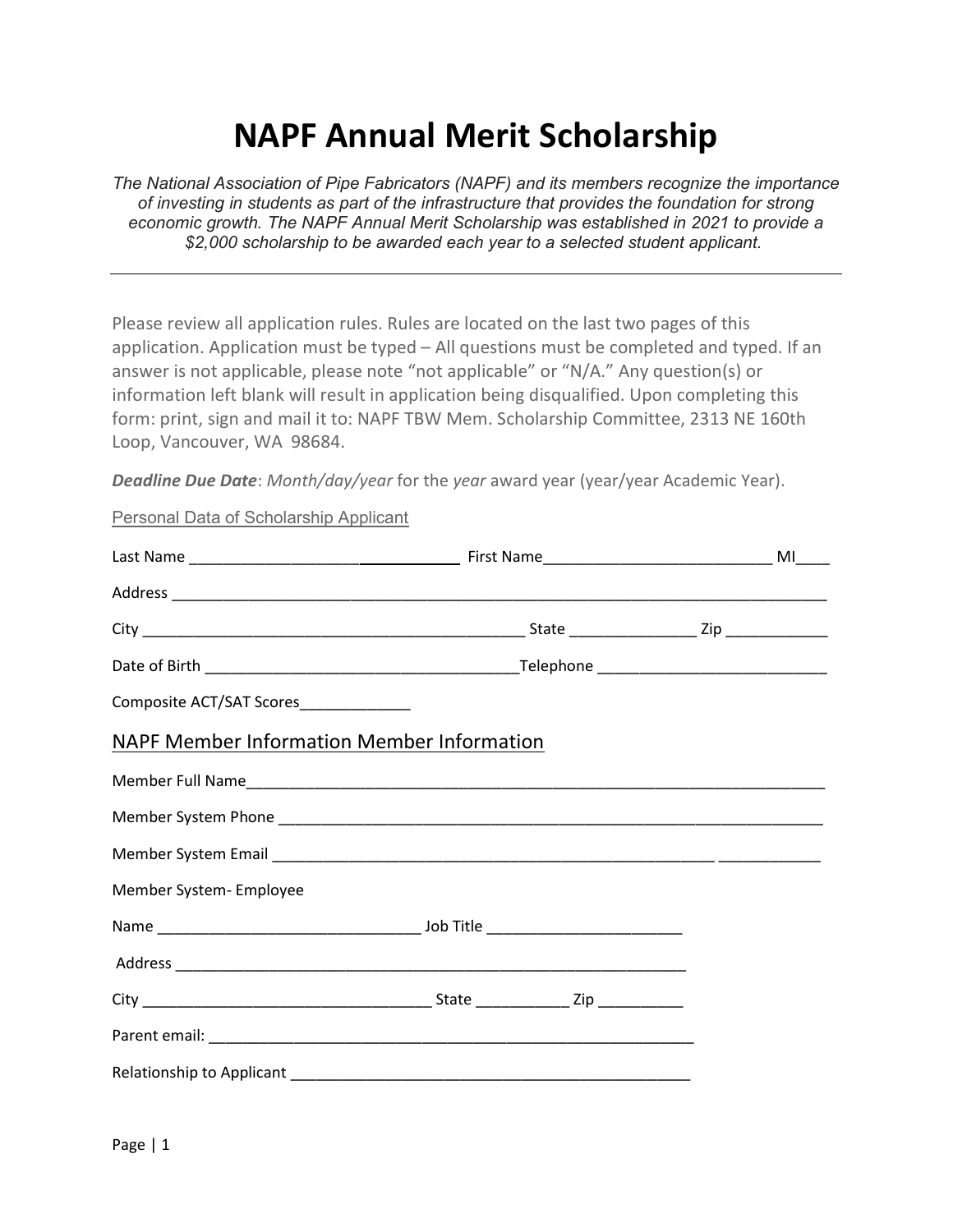# High School Data (To be completed by high school seniors and first-time applicants)

School Name \_\_\_\_\_\_\_\_\_\_\_\_\_\_\_\_\_\_\_\_\_\_\_\_\_\_\_\_\_\_\_\_\_\_\_\_\_\_\_\_\_\_\_\_\_\_\_\_\_\_\_\_\_\_ Address \_\_\_\_\_\_\_\_\_\_\_\_\_\_\_\_\_\_\_\_\_\_\_\_\_\_\_\_\_\_\_\_\_\_\_\_\_\_\_\_\_\_\_\_\_\_\_\_\_\_\_\_\_\_\_\_\_\_ City \_\_\_\_\_\_\_\_\_\_\_\_\_\_\_\_\_\_\_\_\_\_\_\_\_\_\_\_\_\_\_\_ State \_\_\_\_\_\_\_\_\_\_\_ Zip \_\_\_\_\_\_\_ Graduation Date \_\_\_\_\_\_\_\_\_ Grade Point Average \_\_\_\_\_\_\_ Transcript must be submitted with application. Class Rank \_\_\_\_\_\_\_\_\_ Number of Students in Class College/University Data Is this your first year of higher education? ❑ Yes (If "Yes" skip to College/University Name) □ No (If "No", the most recent college transcript required) If "No", credit hours completed Number of credit hours required to graduate \_\_\_\_\_\_\_\_\_\_\_ College Grade Point Average \_\_\_\_\_\_\_ College/University Name \_\_\_\_\_\_\_\_\_\_\_\_\_\_\_\_\_\_\_\_\_\_\_\_\_\_\_\_\_\_\_\_\_\_\_\_\_\_\_\_\_\_\_\_\_ Address \_\_\_\_\_\_\_\_\_\_\_\_\_\_\_\_\_\_\_\_\_\_\_\_\_\_\_\_\_\_\_\_\_\_\_\_\_\_\_\_\_\_\_\_\_\_\_\_\_\_\_\_\_\_\_\_\_\_\_ City \_\_\_\_\_\_\_\_\_\_\_\_\_\_\_\_\_\_\_\_\_\_\_\_\_\_\_\_\_\_\_\_\_\_\_ State \_\_\_\_\_\_\_\_\_\_\_ Zip \_\_\_\_\_\_\_\_ Please indicate one: ❑ 4 Year College/University □ 2 Year Community/Junior College ❑ Vocational Technical School ❑ Graduate School Major Course of Study \_\_\_\_\_\_\_\_\_\_\_\_\_\_\_\_\_\_\_\_\_\_\_\_\_\_\_\_\_\_\_\_\_\_\_\_\_\_\_\_\_\_\_\_\_\_\_\_\_\_\_\_\_\_\_\_\_\_\_\_\_\_\_\_\_\_

List any academic awards, membership, or other special recognition you have received during your high school years. Please include examples of leadership, community and work related:

\_\_\_\_\_\_\_\_\_\_\_\_\_\_\_\_\_\_\_\_\_\_\_\_\_\_\_\_\_\_\_\_\_\_\_\_\_\_\_\_\_\_\_\_\_\_\_\_\_\_\_\_\_\_\_\_\_\_\_\_\_\_\_\_\_\_\_\_\_\_\_\_\_\_\_\_\_\_\_\_\_\_\_\_\_ \_\_\_\_\_\_\_\_\_\_\_\_\_\_\_\_\_\_\_\_\_\_\_\_\_\_\_\_\_\_\_\_\_\_\_\_\_\_\_\_\_\_\_\_\_\_\_\_\_\_\_\_\_\_\_\_\_\_\_\_\_\_\_\_\_\_\_\_\_\_\_\_\_\_\_\_\_\_\_\_\_\_\_\_\_ \_\_\_\_\_\_\_\_\_\_\_\_\_\_\_\_\_\_\_\_\_\_\_\_\_\_\_\_\_\_\_\_\_\_\_\_\_\_\_\_\_\_\_\_\_\_\_\_\_\_\_\_\_\_\_\_\_\_\_\_\_\_\_\_\_\_\_\_\_\_\_\_\_\_\_\_\_\_\_\_\_\_\_\_\_ \_\_\_\_\_\_\_\_\_\_\_\_\_\_\_\_\_\_\_\_\_\_\_\_\_\_\_\_\_\_\_\_\_\_\_\_\_\_\_\_\_\_\_\_\_\_\_\_\_\_\_\_\_\_\_\_\_\_\_\_\_\_\_\_\_\_\_\_\_\_\_\_\_\_\_\_\_\_\_\_\_\_\_\_\_ \_\_\_\_\_\_\_\_\_\_\_\_\_\_\_\_\_\_\_\_\_\_\_\_\_\_\_\_\_\_\_\_\_\_\_\_\_\_\_\_\_\_\_\_\_\_\_\_\_\_\_\_\_\_\_\_\_\_\_\_\_\_\_\_\_\_\_\_\_\_\_\_\_\_\_\_\_\_\_\_\_\_\_\_\_ \_\_\_\_\_\_\_\_\_\_\_\_\_\_\_\_\_\_\_\_\_\_\_\_\_\_\_\_\_\_\_\_\_\_\_\_\_\_\_\_\_\_\_\_\_\_\_\_\_\_\_\_\_\_\_\_\_\_\_\_\_\_\_\_\_\_\_\_\_\_\_\_\_\_\_\_\_\_\_\_\_\_\_\_\_ \_\_\_\_\_\_\_\_\_\_\_\_\_\_\_\_\_\_\_\_\_\_\_\_\_\_\_\_\_\_\_\_\_\_\_\_\_\_\_\_\_\_\_\_\_\_\_\_\_\_\_\_\_\_\_\_\_\_\_\_\_\_\_\_\_\_\_\_\_\_\_\_\_\_\_\_\_\_\_\_\_\_\_\_\_ \_\_\_\_\_\_\_\_\_\_\_\_\_\_\_\_\_\_\_\_\_\_\_\_\_\_\_\_\_\_\_\_\_\_\_\_\_\_\_\_\_\_\_\_\_\_\_\_\_\_\_\_\_\_\_\_\_\_\_\_\_\_\_\_\_\_\_\_\_\_\_\_\_\_\_\_\_\_\_\_\_\_\_\_\_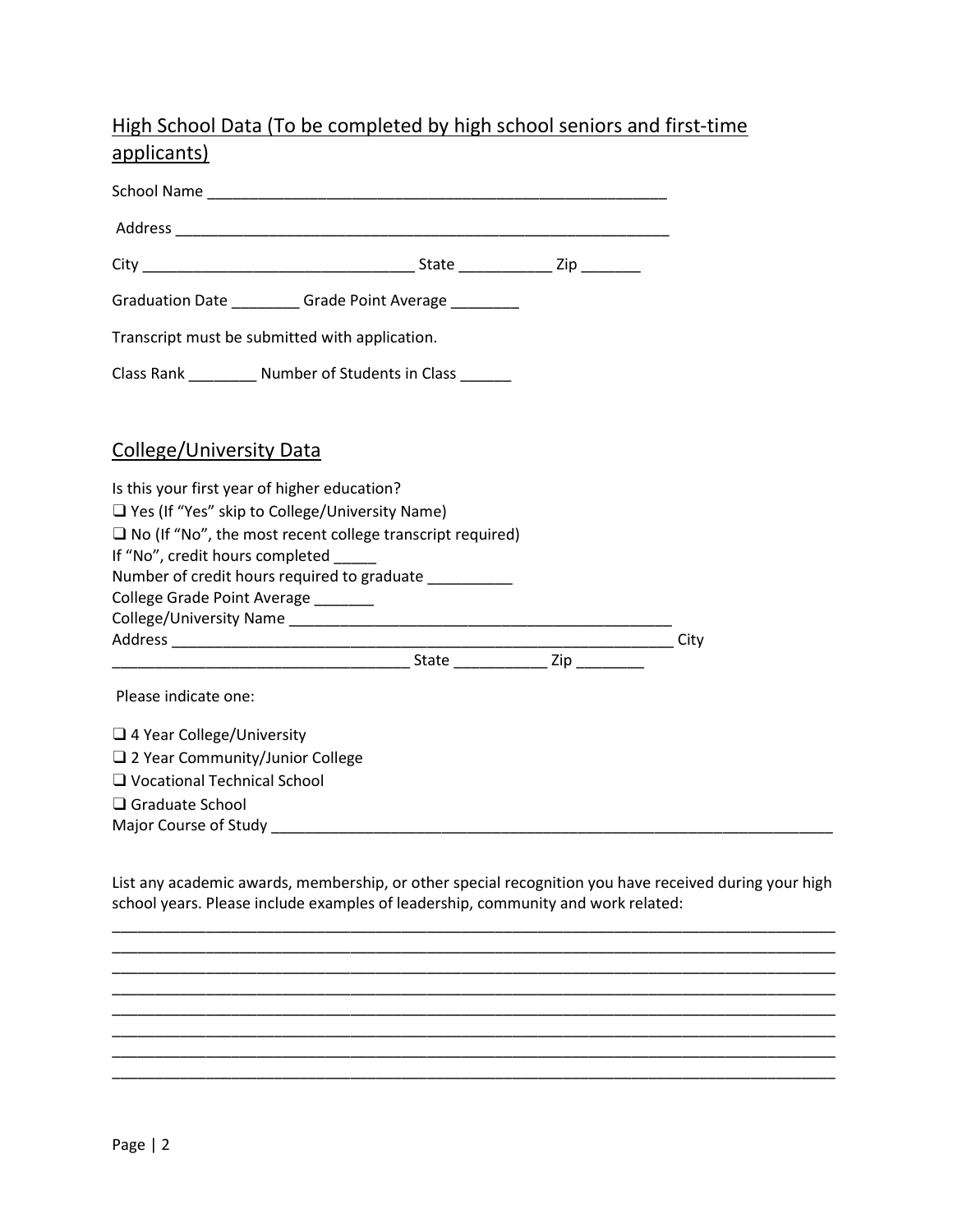## Letters of Reference

Two Letters of Reference must be provided for award consideration (1 letter should be from teacher/professor or school counselor and the 2nd letter should be from a non-school setting, such as clergyman, employer, etc., but not family or friends).

\_\_\_\_\_\_\_\_\_\_\_\_\_\_\_\_\_\_\_\_\_\_\_\_\_\_\_\_\_\_\_\_\_\_\_\_\_\_\_\_\_\_\_\_\_\_\_\_\_\_\_\_\_\_\_\_\_\_\_\_\_\_\_\_\_\_\_\_\_\_\_\_\_\_\_\_\_\_\_\_\_\_\_\_\_ \_\_\_\_\_\_\_\_\_\_\_\_\_\_\_\_\_\_\_\_\_\_\_\_\_\_\_\_\_\_\_\_\_\_\_\_\_\_\_\_\_\_\_\_\_\_\_\_\_\_\_\_\_\_\_\_\_\_\_\_\_\_\_\_\_\_\_\_\_\_\_\_\_\_\_\_\_\_\_\_\_\_\_\_\_ \_\_\_\_\_\_\_\_\_\_\_\_\_\_\_\_\_\_\_\_\_\_\_\_\_\_\_\_\_\_\_\_\_\_\_\_\_\_\_\_\_\_\_\_\_\_\_\_\_\_\_\_\_\_\_\_\_\_\_\_\_\_\_\_\_\_\_\_\_\_\_\_\_\_\_\_\_\_\_\_\_\_\_\_\_ \_\_\_\_\_\_\_\_\_\_\_\_\_\_\_\_\_\_\_\_\_\_\_\_\_\_\_\_\_\_\_\_\_\_\_\_\_\_\_\_\_\_\_\_\_\_\_\_\_\_\_\_\_\_\_\_\_\_\_\_\_\_\_\_\_\_\_\_\_\_\_\_\_\_\_\_\_\_\_\_\_\_\_\_\_ \_\_\_\_\_\_\_\_\_\_\_\_\_\_\_\_\_\_\_\_\_\_\_\_\_\_\_\_\_\_\_\_\_\_\_\_\_\_\_\_\_\_\_\_\_\_\_\_\_\_\_\_\_\_\_\_\_\_\_\_\_\_\_\_\_\_\_\_\_\_\_\_\_\_\_\_\_\_\_\_\_\_\_\_\_ \_\_\_\_\_\_\_\_\_\_\_\_\_\_\_\_\_\_\_\_\_\_\_\_\_\_\_\_\_\_\_\_\_\_\_\_\_\_\_\_\_\_\_\_\_\_\_\_\_\_\_\_\_\_\_\_\_\_\_\_\_\_\_\_\_\_\_\_\_\_\_\_\_\_\_\_\_\_\_\_\_\_\_\_\_

#### **Essay**

On a separate page in 350 to 500 words, write a brief essay of your career path and goals or the value of potable water and sewer (must be typed).

#### **Certification**

This application is open to any NAPF Member (in good standing) full or part time employee or employee dependent. In submitting this application, we certify that the information provided is complete and accurate to the best of our knowledge. False or inaccurate information shall result in the revocation of any scholarship granted. Student recipient must be 26 years old or less on September 1 of scholarship award year. Applicant's Signature X\_\_\_\_\_\_\_\_\_\_\_\_\_\_\_\_\_\_\_\_\_\_\_\_\_\_\_\_\_ Date \_\_\_\_\_\_\_\_\_\_\_\_\_\_\_\_\_

| NAPF Sponsor Signature X | Date |
|--------------------------|------|
|                          |      |